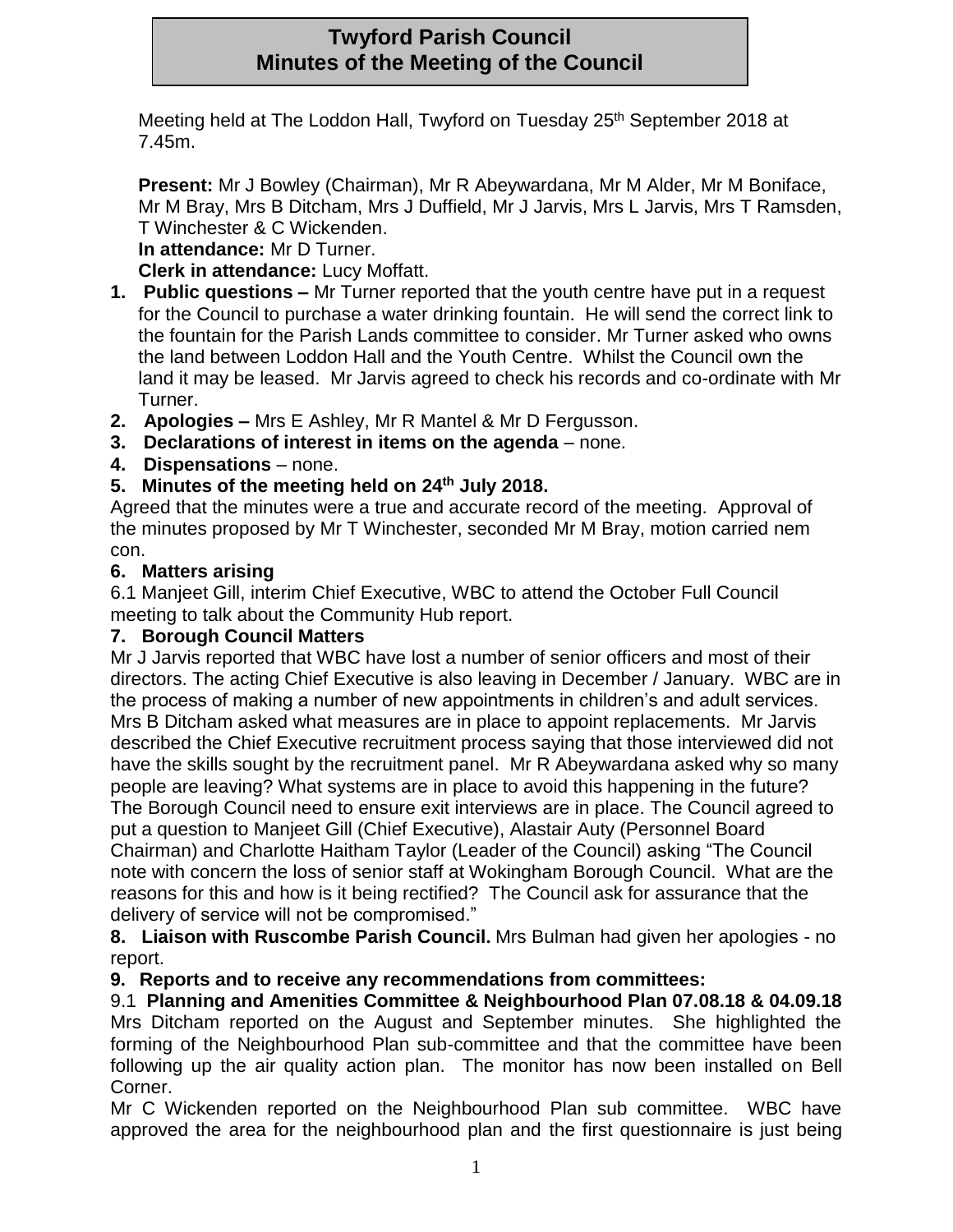finalised. The attendance to the fete wasn't successful due to not having the promotion material to hand. The committee joined the WBC community engagement event and were successful in gaining some interest. The working group meet on the first Monday of the month at Stanlake Pavilion. The next stage will be to reach out to WBC for support and arrange a PO box for the questionnaire responses. Public awareness will be developed through social media and it is hoped the evidence is ready by the summer when a draft plan will be formed. Mr R Abeywardana suggested working on one questionnaire rather than 3 and there were concerns as to how members of the public will be sufficiently engaged to return the questionnaires.

Mr J Jarvis suggested dissolving the Parking Advisory Committee in view of the Neighbourhood Plan and it was agreed to add this item to next months agenda.

#### 9.2 **Fete Committee 25.09.18**

Mr M Bray reported. There were a number of issues discussed over food and it was decided not to invite the Hog roast caterer back. There was positive feedback from the stall holders. An increase in the number of helpers is required for next year. Costings were discussed and the next meeting will be held before the Full Council meeting.

#### 9.3 **Parish Lands Committee 11.09.18**

Mr J Bowley reported. He highlighted the following items: 8.1 revision of the allotment agreement to cover animal welfare; 8.5.1 and 8.6.1 current availability of plots following the recent inspections.

#### 9.4 **Finance and General Purposes Committee 18.09.18**

Mr T Winchester reported. He highlighted item  $7 -$  the clerk expressed an interest in studying CiLCA and item 8 - WBC request for funding to refit part of the Starling centre for the NHS. Mrs Kathy Peck had been awarded 2018 Twyford Parish Council Citizen of the Year award. She had been presented with the shield and a crystal clock gift.

The committee **RECOMMEND to full Council** to contribute no CIL monies to the children's centre for NHS services. Motion carried nem con.

The committee **RECOMMEND to Full Council** to seek no solicitor action to with reference to HM Land Registry BK491554 – application for registration of the land by adverse possession. Motion carried nem con.

#### 9.5 **Parking Advisory Committee (no meeting)**

#### 9.6 **Other representatives reports**

9.6.1 Twinning report 01.8.18 & 19.09.18 Mrs Ditcham reported. There will be a forthcoming Cuincy visit over the Remembrance weekend to celebrate the centenary of the end of WW1. The clerk was asked to order three wreathes, two will be laid at Twyford and one to go to Cuincy with Mrs B Ditcham who will lay the wreath on the Council's behalf. Flags will also be planted on the gravestones in Cuincy and Mrs Ditcham will take poppies over. The twinning committee are to co-ordinate the reading of the names of those lost in the WW1 from Cuincy.

9.6.2 Community Hub meeting - Mr J Bowley reported that Manjeet Gill is writing a report and will attend the October meeting to discuss this.

9.6.3 Twyford in Bloom meeting - Mr M Bray reported that the results of the judging will be heard tomorrow.

9.6.4 NAG meeting (EA & CS) No report.

9.6.5 Meet the public - Mr M Bray and Mr R Abeywardana attended. Two residents visited and their queries were answered.

9.6.6 Twyford Together Executive (BD) 09.07.18 & 17.09.18 Mrs Ditcham reported. Twyford Together have £1,500 disposable income of which £700 will be spent on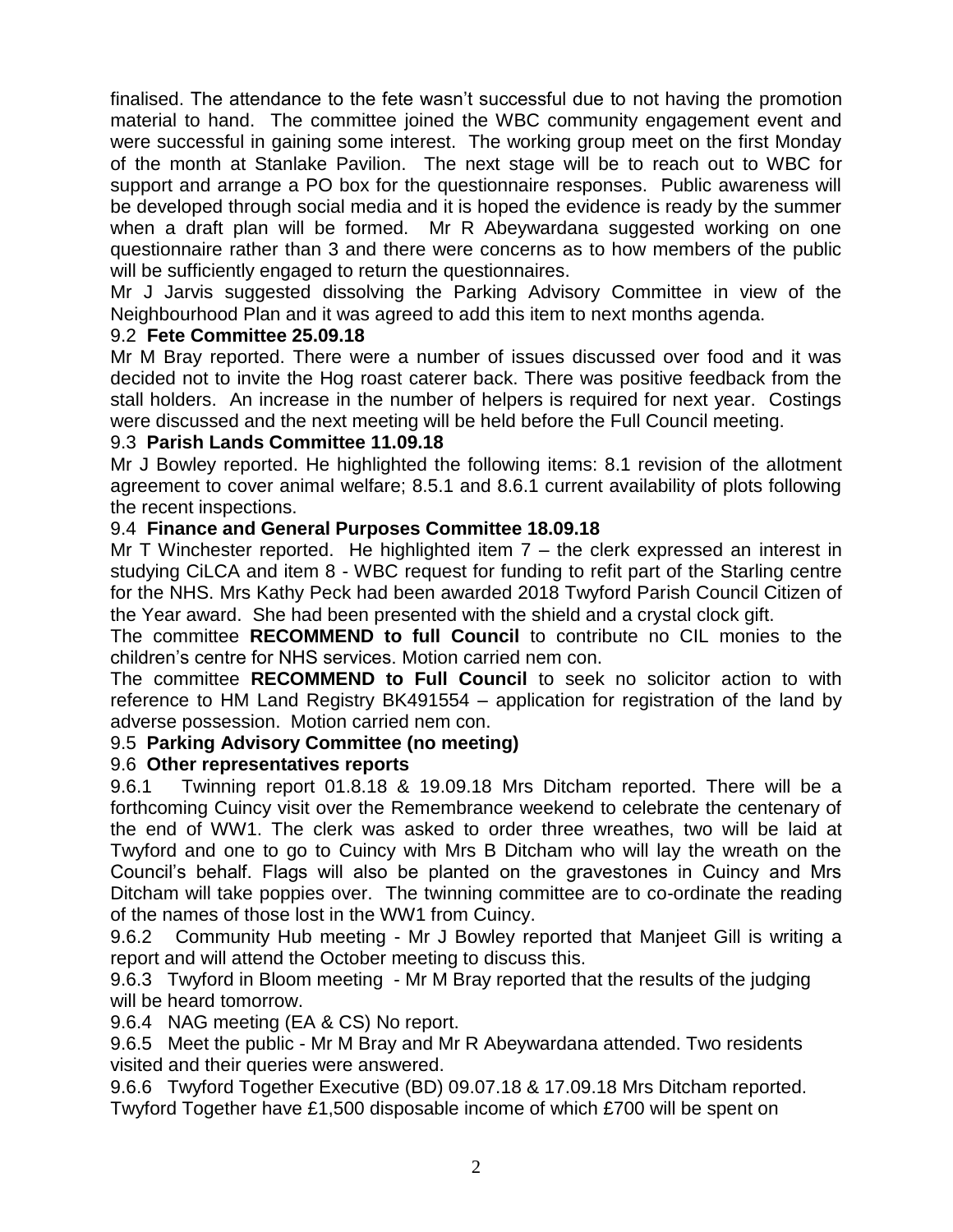upgrading the website. Mrs Ditcham reported on Twyford in Bloom, Christmas Tree Festival, air pollution concerns, and changes in Twyford Together patron and officers. 9.6.7 Age Concern AGM 18.07.18 Mrs T Ramsden reported that the centre is well attended and funds are looking good.

**10**. **Clerk's report** The clerk asked if Councillors would let her know their holiday dates so that she will know not to chase for responses whilst Councillors are on holiday. Some Councillors were happy to still receive emails and keep in touch whilst they are away.

**11. Items to be discussed at the next meeting** Mrs B Ditcham asked for a local plan update and Stuart Munro and Wayne Smith are invited to attend and talk on this at the October meeting.

Mr R Abeywardana asked that if residents were against the use of the allotments for building a car park then this could be included in the Neighbourhood Plan. Mr C Wickenden responded that the Neighbourhood Plan will become a statutory document and grounds are needed for ignoring it however the inspector can overturn anything.

## **12. Correspondence (circulated to councillors by email):**

12.1 Twyford Together - Who will you nominate? (circulated 27.07.18) Noted.

12.2 Thames Valley Police Open Day (circulated 27.07.18) Noted.

12.3 WBC News: Mayor Launches Roll Of Honour Awards To Recognise Community Champions And Celebrate Success Stories (circulated 30.07.18) Noted.

12.4 WBC NEWS Gorse Ride planning application consultation (circulated 30.07.18) Noted.

12.5 CCB - Action for All E-Bulletin (circulated 30.07.18) Noted.

12.6 WBC NEWS: Kings Church Wokingham withdraw as potential operators of Matthewsgreen Community Centre (circulated 30.07.18) Noted.

12.7 Twinning Minutes of Meeting 01.08.18 (circulated 06.08.18) Noted.

12.8 WBC - EVENT Author Anna Jacobs visiting Wokingham Library on 23 August (circulated 07.08.18) Noted.

12.9 WBC News: Wokingham's first ever Children's Book Festival: 20 & 21 October (circulated 13.08.18) Noted.

12.10 WBC News: £2million Investment At Loddon Valley Leisure Centre Media Briefing (circulated 24.08.18) Noted.

12.11 Ruscombe Parish Council Meeting 5th September Agenda and prev minutes (circulated 30.08.18) Noted.

12.12 WBC News: Help shape our vision for the future (circulated 30.08.18) Noted.

12.13 WBC – Development Management - Evening meeting Thursday 27 September, Council Chamber, Shute End, Wokingham (circulated 17.09.18) Mr R Abeywardana and Mr C Wickenden to attend.

12.14 Cresting the Right Environment for Health – Annual report from the Director of Public Health Noted.

12.15 News and Events from Wokingham Borough Libraries September 2018 (circulated 24.09.18) Noted.

12.16 Wokingham Sports Awards 2018- Nominations now open! (circulated 24.09.18) Noted.

12.17 Christmas Tree Festival 2018 (circulated 24.09.18) Agreed to make a submission.

12.18 Letter from Cllr Haitham-Taylor re Borough Plan (circulated 24.09.18) Noted.

12.19 Help us raise awareness of Hate Crime across Thames Valley (circulated 25.09.18) Noted.